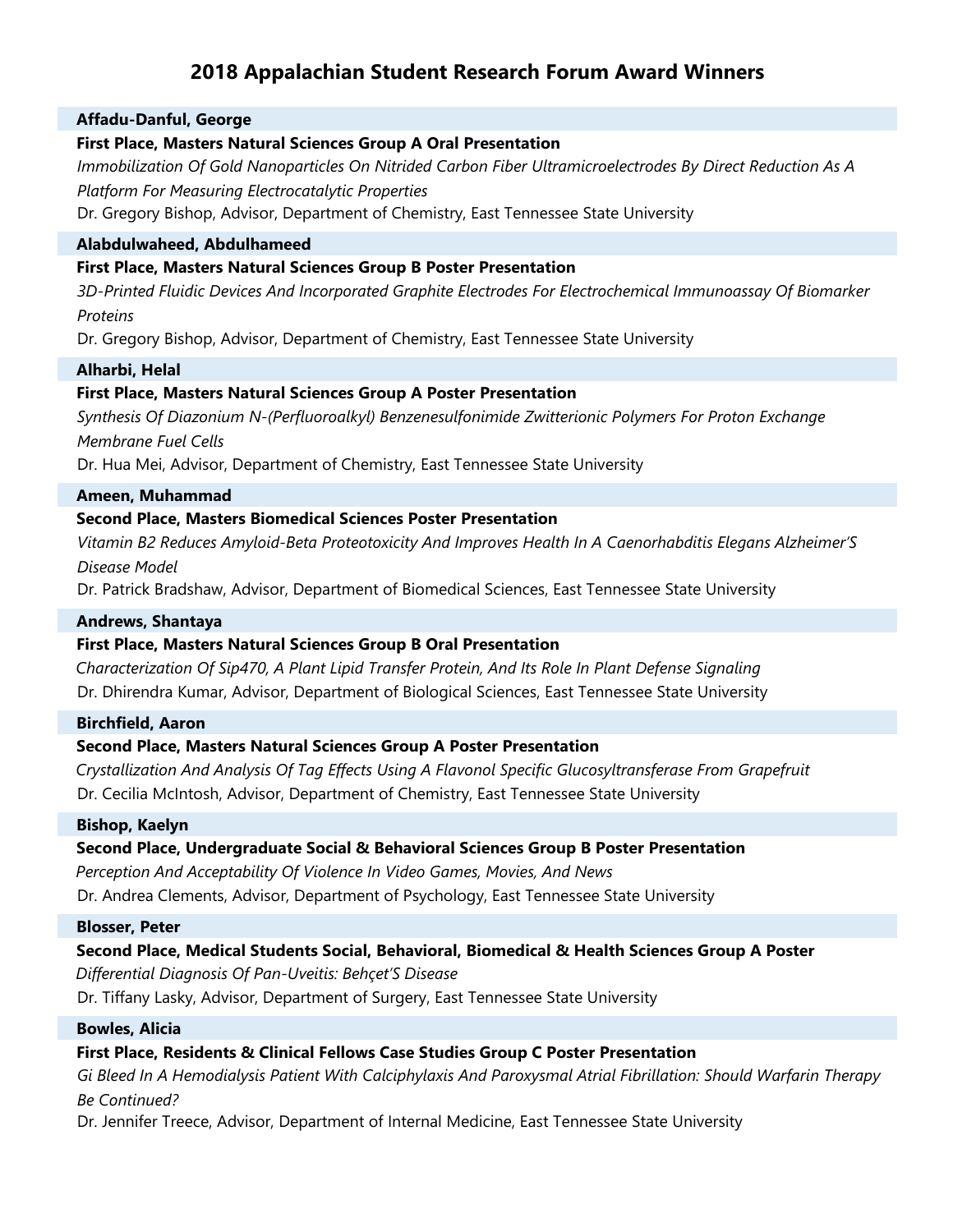#### **Bridges, Christopher MD**

**Second Place, Residents & Clinical Fellows Case Studies Group A Poster Presentation** *Overcoming Barriers To End Of Life Planning For Residents In Primary Care* Dr. Jodi Polaha, Advisor, Department of Family Medicine, East Tennessee State University

#### **Carr, Laura**

#### **First Place, Undergraduate Humanities & Education Poster Presentation**

*Cleopatra: Perceptions And Reality*

Dr. Joel Van Amberg, Advisor, Department of History, Tusculum College

#### **Chambers, Jessica**

# **Second Place, Undergraduate Social & Behavioral Sciences Group A Poster Presentation**

*Internalizing Symptoms Associated With Emotional Abuse: An Examination Of Religious Social Support As A Moderating Variable*

Dr. Diana Morelen, Advisor, Department of Psychology, East Tennessee State University

#### **Chapman, Rudy**

# **First Place, Doctoral Biomedical Sciences Poster Presentation**

*Axonal Regrowth Of Olfactory Sensory Neurons After Chemical Ablation With Methimazole* Dr. Diego Rodriguez-Gil, Advisor, Department of Biomedical Science, East Tennessee State University

#### **Cox, Taylor**

# **First Place, Masters Education & Learning Poster Presentation**

*Promoting Health Education And Literacy In Rural Tennessee: The Go-Packs Pilot Project* Dr. Anthony DeLucia, Advisor, Department of Surgery, East Tennessee State University

#### **Daniels, Jesse**

# **Second Place, Masters Natural Sciences Group B Oral Presentation**

*Direct And Indirect Effects Of Invasive Cirsium Arvense On Pollination In Southern Appalachian Floral Communities.* Dr. Gerardo Arceo-Gomez, Advisor, Department of Biological Sciences, East Tennessee State University

#### **Dempsey, Brian**

# **First Place, Undergraduate Natural Sciences & Engineering Group A Poster Presentation**

*Small Mammal Mortality Caused By Roadside Containers On A Heavily Trafficked Forest Service Road In The Cherokee National Forest*

Dr. Tom Laughlin, Department of Biology, College of Arts and Sciences, East Tennessee State University

#### **Fasanello, Nicholas**

# **First Place, Undergraduate Social & Behavioral Sciences Group B Poster Presentation**

*Self-Esteem As A Mediator Of Internalized Stigma And Health In Sexual Minority Women* Dr. Stacey Williams, Advisor, Department of Psychology, East Tennessee State University

# **Gardner, Austin**

# **Second Place, Masters Pharmacy Poster Presentation**

*Metabolic Targets Of Gnaphalin Mediated Apoptosis In Colon And Pancreatic Cancer Cell Lines* Dr. Victoria Palau, Advisor, Department of Internal Medicine, East Tennessee State University

#### **Garner, Chris**

# **First Place, Residents & Clinical Fellows Biomedical Sciences Group A Poster Presentation**

*Improving Male Vaccine Uptake For Human Papilloma Virus In A Family Medicine Residency Program* Dr. Amanda Stoltz, Advisor, Department of Family Medicine, East Tennessee State University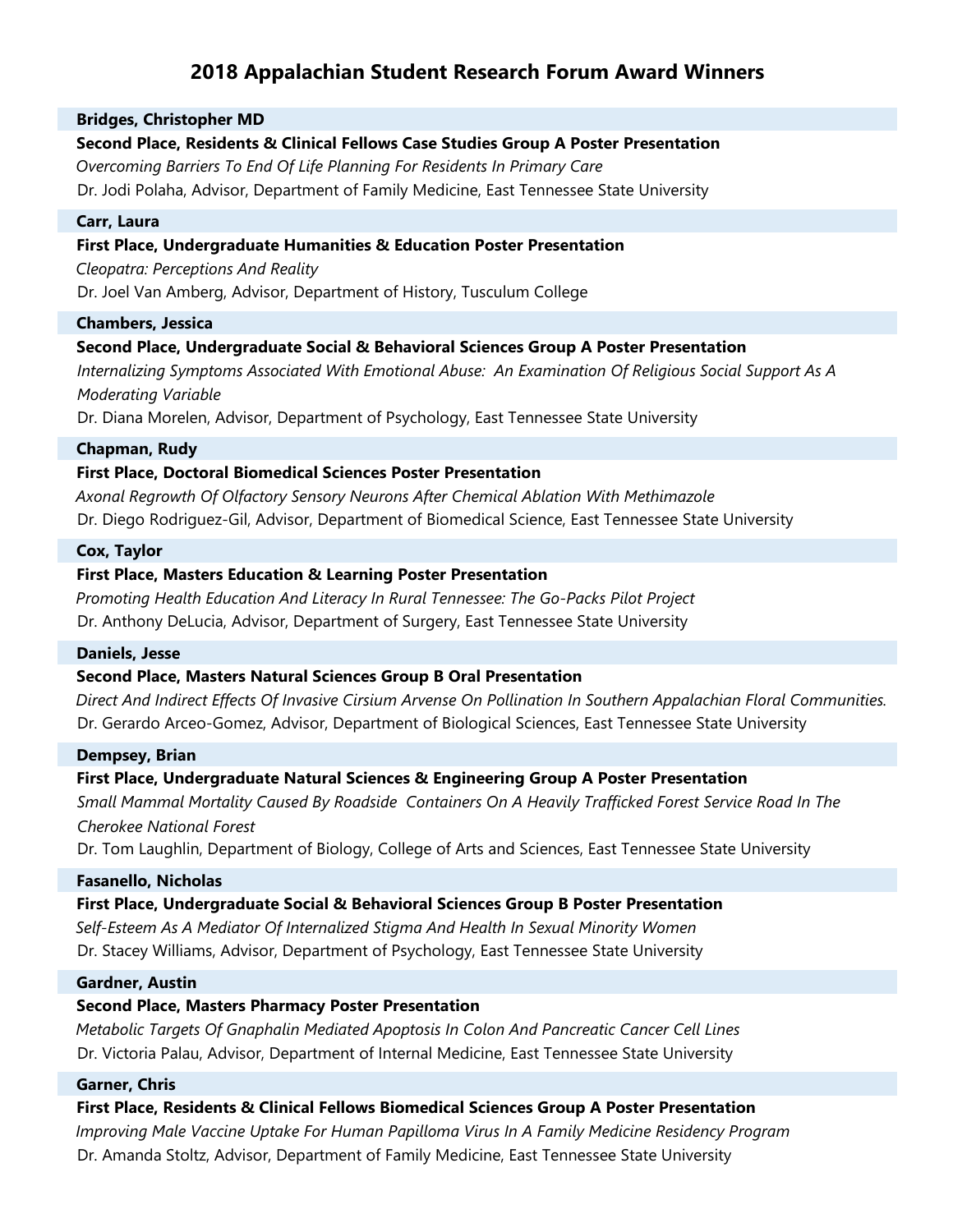### **Gauck, Megan**

# **First Place, Undergraduate Natural Sciences & Engineering Group B Poster Presentation** *Evaluation Of Circadian Regulated Behavior In The Southern Black Widow, Latrodectus Mactans* Dr. Thomas Jones, Advisor, Department of Biological Sciences, East Tennessee State University

#### **Grimsley, Christina**

### **First Place, Residents & Clinical Fellows Case Studies Group B Poster Presentation**

*Case Report: Tension Pneumothorax Complicated By Massive Subcutaneous Emphysema* Dr. Stephen Blankenship, Advisor, Center for Experiential Learning, East Tennessee State University

#### **Harris, Joseph**

# **First Place, Doctoral Natural Sciences Oral Presentation**

*The Impact Of Subsidence On Industrial Complexes In The Lower Mississippi River Industrial Corridor* Dr. T. Andrew Joyner, Advisor, Department of Geosciences, East Tennessee State University

#### **Harrison, Matthew**

# **Second Place, Masters Natural Sciences Group A Oral Presentation**

*Self-Organized Structures: Modeling Polistes Dominula Nest Construction With Simple Rules* Dr. Christopher Wallace, Advisor, Department of Computing, East Tennessee State University

#### **Job, Sarah**

# **First Place, Masters Education, Social & Behavioral Sciences Group A Oral Presentation**

*A Path Analysis Approach To Proximal Minority Stress And Problematic Drinking* Dr. Stacey Williams, Advisor, Department of Psychology, East Tennessee State University

### **Kamran, Beenish**

# **First Place, Masters Education, Social & Behavioral Sciences Group B Oral Presentation**

*Identifying Motivators And Barriers For Wellness Programs To Inform Recruitment And Retention Of Diabetes Prevention Programs (DPPS)*

Dr. Deborah Slawson, Advisor, Department of Community and Behavioral Health, East Tennessee State University

# **Keith, Sydney**

# **Second Place, Undergraduate Biomedical Sciences Group B Poster Presentation**

*Experimental Protocol For The Production Of Bacterial Expressed Ctrp3* Dr. Jonathan Peterson, Advisor, Department of Health Sciences, East Tennessee State University

#### **Ketchem, Shannon**

# **First Place, Masters Pharmacy Poster Presentation**

*Dopamine Cell Loss Within The Nigrostriatal Pathway Due To Oxidative Stress From Chronic Methylphenidate* Dr. Brooks Pond, Advisor, Department of Pharmaceutical Sciences, East Tennessee State University

# **Khalaf, Rossa**

# **First Place, Residents & Clinical Fellows Biomedical Sciences Group B Poster Presentation**

*Marginal Zone Lymphoma With Hyper Viscosity Syndrome Responding To Plasmapheresis And Chemo Immunotherapy*

Dr. De Jaishankar, Advisor, Department of Internal Medicine, East Tennessee State University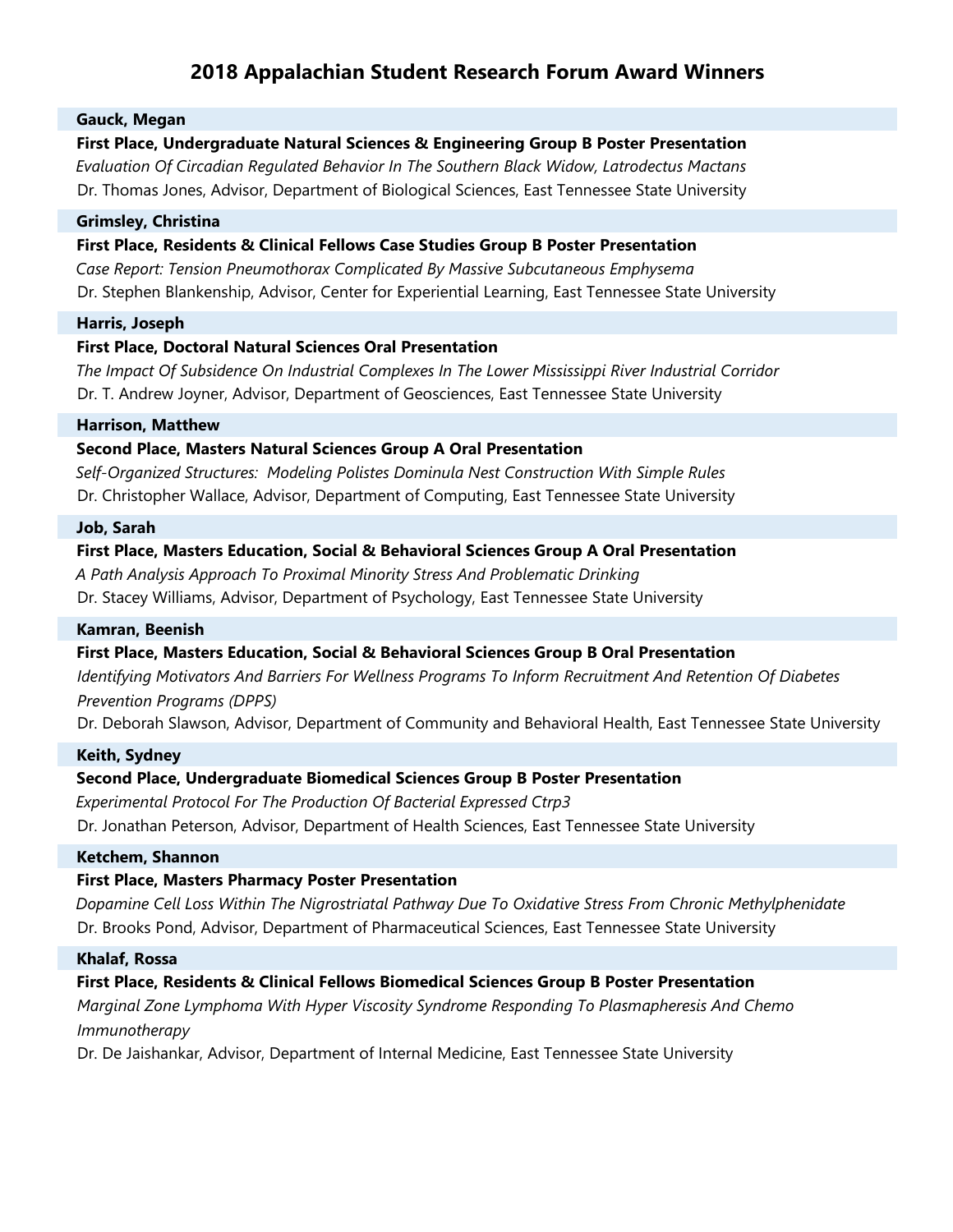# **Kuku, Olubunmi**

### **Second Place, Masters Social & Behavioral Sciences Poster Presentation**

*Association Between Depression And Physical Health Among College Adults: The Mediating Roles Of Physical Activity And Diet*

Dr Julia Dodd, Advisor, Department of Psychology, East Tennessee State University

#### **LeMay, Carrie**

# **First Place, Doctoral Social & Behavioral Sciences Poster Presentation**

*The Relationship Between Adverse Childhood Experiences, Mental Health Outcomes, And Polypharmacy Among Psychiatric Inpatients In Secure Forensic Care* Dr. Jill Stinson, Advisor, Department of Psychology, East Tennessee State University

#### **Magno, Melissa**

#### **Second Place, Undergraduate Natural Sciences & Engineering Group B Poster Presentation**

*Spatial Interpolation Of Heavy Metal Concentrations In Soils Of Bumpus Cove, Tn* Dr. Ingrid Luffman & Dr. Arpita Nandi, Advisors, Department of Geosciences, East Tennessee State University

### **Maguire, Joseph**

#### **First Place, Residents & Clinical Fellows Case Studies Group A Poster Presentation**

*A Rare Case Of Tolosa-Hunt Syndrome*

Dr. Thad Snyder, Advisor, Department of Internal Medicine, East Tennessee State University

#### **McKinney, Jessica**

### **First Place, Doctoral Social & Behavioral Sciences Group A Oral Presentation**

*Self-Compassion And Suicide Risk In Veterans: Serial Effects Of Shame, Guilt, And PTSD* Dr. Jameson Hirsch, Advisor, Department of Psychology, East Tennessee State University

#### **Miller, Brandon**

# **First Place, Medical Students Social, Behavioral, Biomedical & Health Sciences Group A Poster Presentation**

*Effects Of Pododcyte Dysfunction On The Susceptibility To Hypertensive Glomerulosclerosis* Dr. Aaron Polichnowski, Advisor, Department of Biomedical Science, East Tennessee State University

#### **Moka, Nagaishwarya**

# **First Place, Residents & Clinical Fellows Case Studies Group D Poster Presentation**

*Delta-Tocotrienol And Simvastatin Induces Differential Cytotoxicity And Synergy In Braf Wild-Type Sk-Mel-2 And Mutant Braf Sk-Mel-28 Melanoma Cancer Cells*

Dr. Koyamangalath Krishnan, Advisor, Department of Internal Medicine, East Tennessee State University

#### **Mwirigi, Kiriinya**

# **Second Place, Doctoral Social & Behavioral Sciences Group A Oral Presentation**

*Increasing Fruits And Vegetable Consumption Among Snap Recipients Through An Innovative Prescription Program: Appalachian Farmacy*

Dr. Deborah Slawson, Advisor, Department of Community and Behavioral Health, East Tennessee State University

#### **Neighbor, Rebecca**

**Second Place, Medical Students Social, Behavioral, Biomedical & Health Sciences Group B Poster**  *Gojoco Trail Awareness*

Dr. Karen Schetzina, Advisor, Department of Pediatrics, East Tennessee State University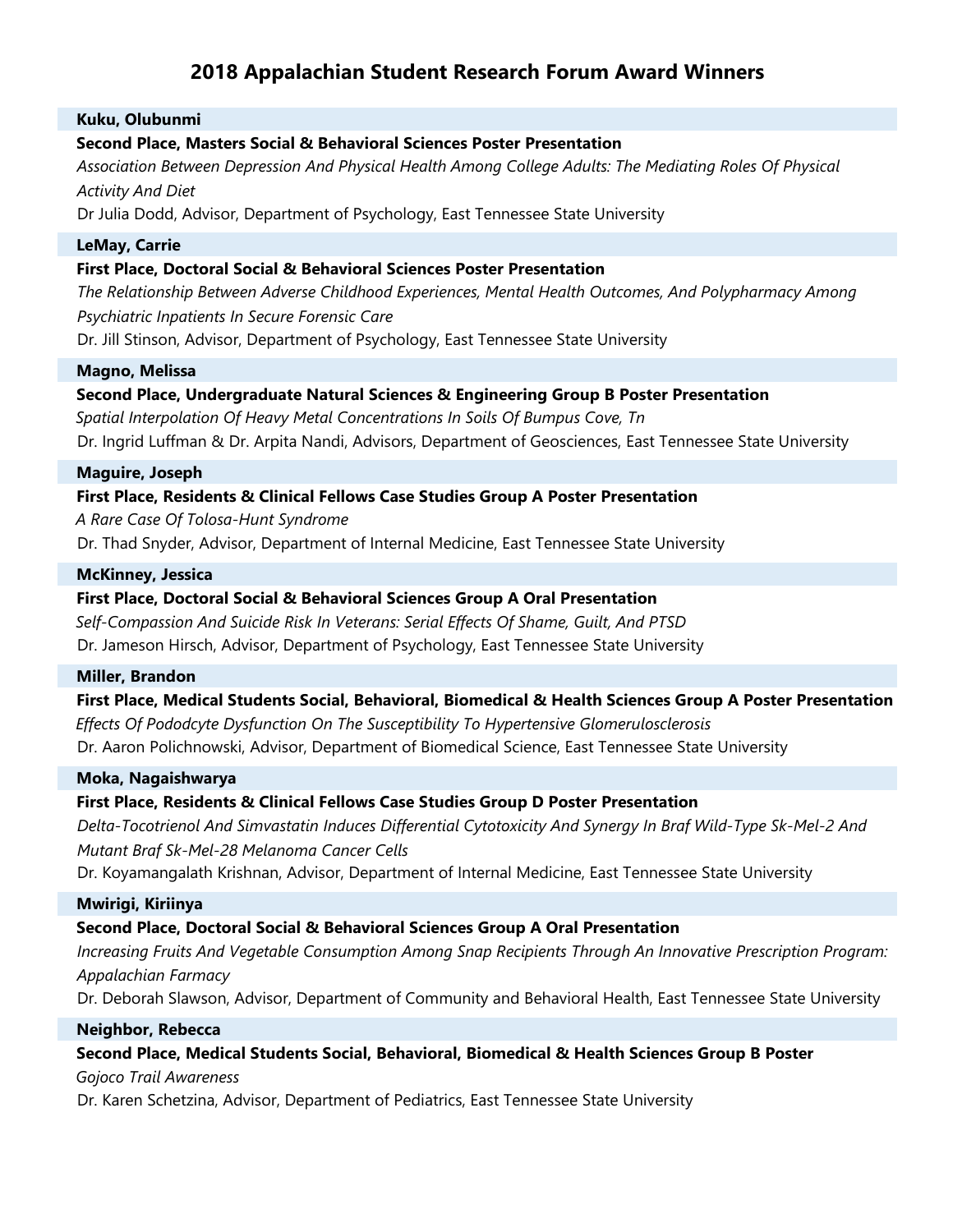### **Oliver, Joe**

### **Second Place, Undergraduate Biomedical Sciences Group A Poster Presentation**

*Inhibition Of Focal Adhesion Kinase Promotes Adult Olfactory Stem Cell Self-Renewal And Neuroregeneration Via Ciliary Neurotrophic Factor*

Dr. Cuihong Jia, Advisor, Deparment of Biomedical Sciences, East Tennessee State University

#### **Orimaye, Sylvester**

# **Second Place, Masters Education, Social & Behavioral Sciences Group B Oral Presentation**

*Association Between Alzheimer'S Disease And Rural Northeast Tennessee Region Between 2013 And 2015* Dr. Jodi Southerland, Advisor, Department of Community and Behavioral Health, East Tennessee State University

# **Patel, Amit**

# **Second Place, Residents & Clinical Fellows Biomedical Sciences Group A Poster Presentation**

*Addressing Gaps In Immunization Rates In A Family Medicine Residency Clinic* Dr. Leigh Johnson, Advisor, Department of Family Medicine, East Tennessee State University

#### **Pathak, Asmita**

# **First Place, Doctoral Biomedical Sciences Oral Presentation**

*C-Reactive Protein Is An Atheroprotective Molecule*

Dr. Alok Agrawal, Advisor, Department of Biomedical Sciences, East Tennessee State University

#### **Pugh, Kelley**

# **First Place, Masters Social & Behavioral Sciences Poster Presentation**

*Self-Forgiveness And Suicide Risk In Veterans: Examining Serial Linkages Of Shame And Interpersonal Needs* Dr. Jameson Hirsch, Advisor, Department of Psychology, East Tennessee State University

#### **Puszkiewicz, Kelcey**

# **Second Place, Doctoral Social & Behavioral Sciences Poster Presentation**

*Early Childhood Adversity, Socioecological Influences, And Delinquent Behaviors In A Treatment Sample Of Male Adolescents*

Dr. Jill Stinson, Advisor, Department of Psychology, East Tennessee State University

#### **Rahimi-Saber, Anahita**

# **First Place, Medical Students Social, Behavioral, Biomedical & Health Sciences Group B Poster Presentation**

*Transgender Medicine Integrated Grand Rounds: Are Medical Students Receiving Enough Education To Competently Care For Our Patients?*

Dr. Ivy Click, Advisor, Department of Family Medicine, East Tennessee State University

#### **Rahman, Mahbubur**

# **Second Place, Doctoral Natural Sciences Oral Presentation**

*Transient Expression Of Avocado Dgat1 And Pdat1 In N. Benthamiana Leaves* Dr. Aruna Kilaru, Advisor, Department of Biological Sciences, East Tennessee State University

#### **Roden, John III**

# **Second Place, Undergraduate Natural Sciences & Engineering Group A Poster Presentation**

*Determining The Physiological And Behavioral Methods Of Salinity Tolerance In Corbicula Fluminea* Dr. Joseph Bidwell, Advisor, Department of Biological Sciences, East Tennessee State University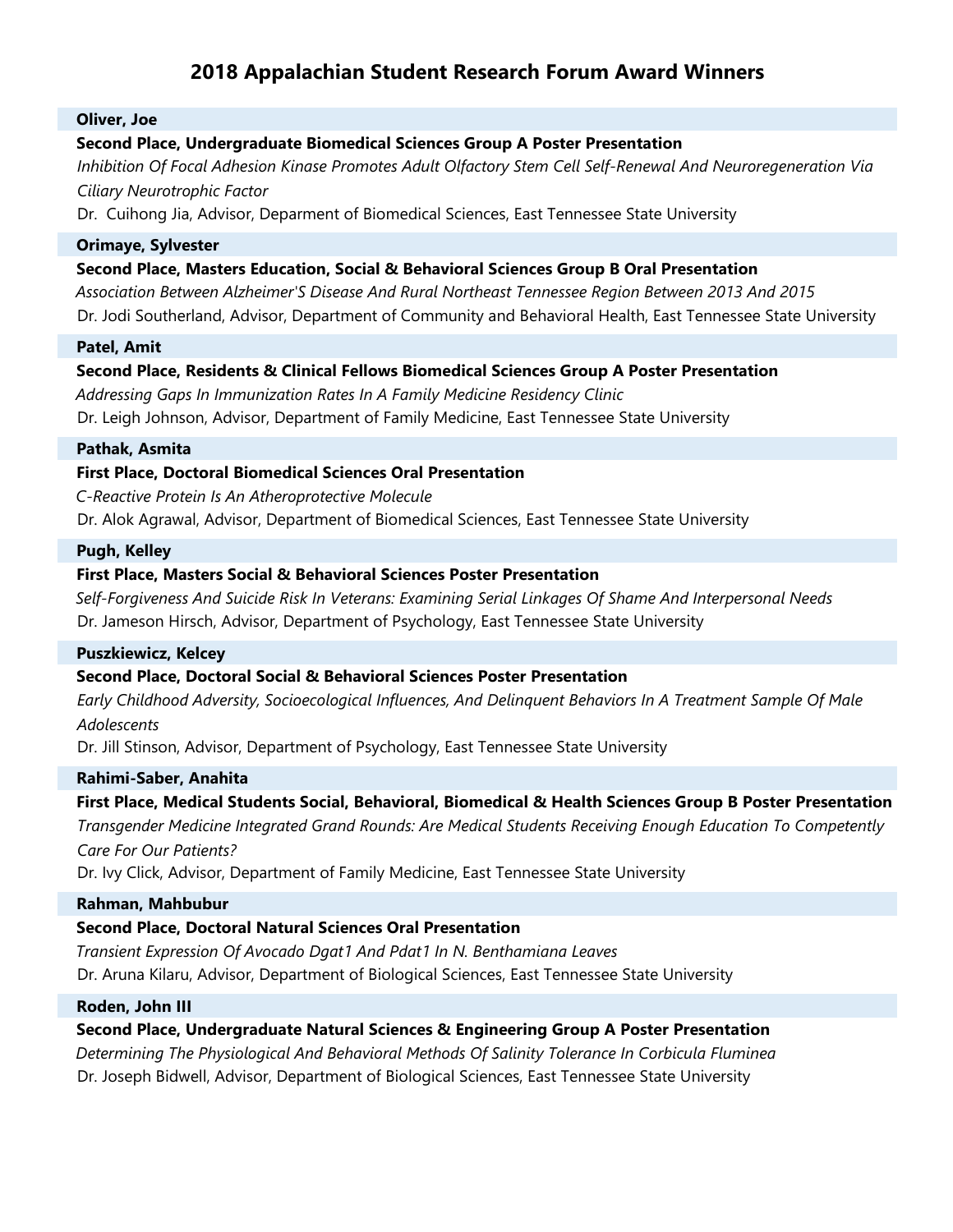# **Rotimi, Oluyemi**

# **Second Place, Masters Education, Social & Behavioral Sciences Group A Oral Presentation**

*Factors That Affect Early Sexual Initiation In A Sample Of College Students In North-East Tennessee: The Role Of Adverse Childhood Experiences, Economic Hardship, Family Structure And Religiosity* Dr Mildred Maisonet, Advisor, Department of Biostatistics and Epidemiology, East Tennessee State University

#### **Ryan, Chelsea**

#### **First Place, Doctoral Social & Behavioral Sciences Group B Oral Presentation**

*Human Papillomavirus Vaccine Uptake, Knowledge, And Acceptance For Youth: A Systematic Review Of Appalachia* Dr. Kiana Johnson & Dr. David Wood, Advisors, Department of Pediatrics, East Tennessee State University

# **Scruggs, Kent**

# **First Place, Masters Biomedical Sciences Poster Presentation**

*Analysis Of Neuroinflammatory Markers In The Btbr T+Tf/J Mouse Model Of Autism Spectrum Disorder* Dr. Michelle Chandley, Advisor, Department of Health Sciences, East Tennessee State University

#### **Sriramoju, Vindhya M.D.**

#### **Second Place, Residents & Clinical Fellows Biomedical Sciences Group B Poster Presentation**

*Elizabethkingia Meningoseptica Bacteremia Associated With Infective Endocarditis In An Intravenous Drug Abuser* Dr. Christopher Cook, Advisor, Department of Internal Medicine, East Tennessee State University

#### **Stuffle, Derek**

#### **First Place, Masters Biomedical Sciences Oral Presentation**

*A C. Albicans Two Component Pathway Regulates The Cdr4 And Ssu1 Transport Genes Involved In Quorum Sensing And Response To Bacterial Signaling Molecules*

Dr. Michael Kruppa, Advisor, Department of Biomedical Sciences, East Tennessee State University

#### **Tanner, Katie**

### **First Place, Undergraduate Social & Behavioral Sciences Group A Poster Presentation**

*Insomnia And Suicide Risk In Veterans: Conditional Indirect Effects Of Perceived Burdensomeness And Self-Compassion*

Dr. Jameson Hirsch, Advisor, Department of Psychology, East Tennessee State University

### **Tedder, Amanda**

#### **Second Place, Masters Natural Sciences Group B Poster Presentation**

*Impact Of Viviparity On Skeletal Development In A Reproductively Bimodal Squamate Species* Dr. Rebecca A. Pyles, Advisor, Department of Biological Sciences, East Tennessee State University

# **Thode, Madison**

#### **Second Place, Doctoral Biomedical Sciences Poster Presentation**

*A Comparison Of Word Recognition Performance For Young Adults With Normal Hearing When Listening To Two Speakers*

Dr. Richard Wilson, Advisor, Department of Audiology & Speech Pathology, East Tennessee State University

#### **Wanamaker, Salem**

#### **First Place, Undergraduate Biomedical Sciences Group A Poster Presentation**

*Visualizing The Inhibitory Power Of A Novel Protein Against Citrobacter And Enterobacter Biofilms* Dr. Sean Fox, Advisor, Department of Health Sciences, East Tennessee State University